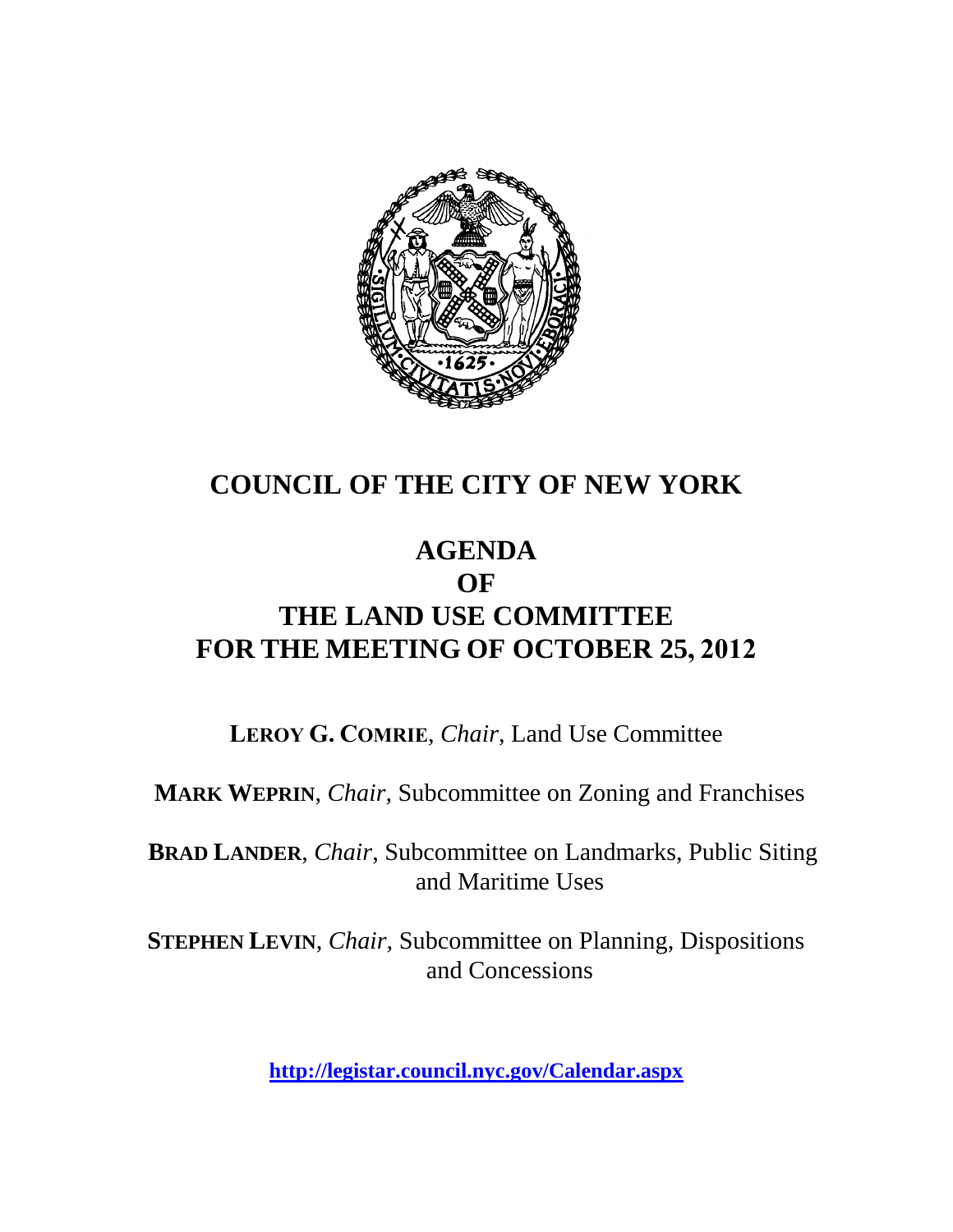### **AGENDA OF THE LAND USE COMMITTEE**

The Land Use Committee will hold a meeting in the **Council Committee Room, 250 Broadway, 16th Floor,** New York City, New York 10007, commencing at **10:00 A.M. on Thursday, October 25, 2012**, and will consider the following items and conduct such other business as may be necessary:

### **L.U. No. 708 JUICERIE**

# **MANHATTAN CB - 2 20135026 TCM**

Application pursuant to Section 20-226 of the Administrative Code of the City of New York, concerning the petition of Juicerie LLC, d/b/a Juicerie, for a revocable consent to establish, maintain and use an unenclosed sidewalk café located at 19 Kenmare Street.

# **L.U. NOS. 710 AND 711 ARE RELATED**

### **L.U. No. 710 CHELSEA MARKET**

# **MANHATTAN CB - 4 N 120142 ZRM**

Application submitted by Jamestown Premier Chelsea Market, LP pursuant to Section 201 of the New York City Charter for an amendment of the Zoning Resolution of the City of New York, relating to Article IX, Chapter 8 (Special West Chelsea District).

# **L.U. No. 711 CHELSEA MARKET**

# **MANHATTAN CB - 4 C 120143 ZMM**

Application submitted by Jamestown Premier Chelsea Market, LP pursuant to Sections 197-c and 201 of the New York City Charter for the amendment of the Zoning Map, Section No. 8b, by establishing a Special West Chelsea District (WCh) bounded by West 16th Street, Ninth Avenue, West 15th Street and Tenth Avenue, as shown on a diagram (for illustrative purposes only) dated April 9, 2012.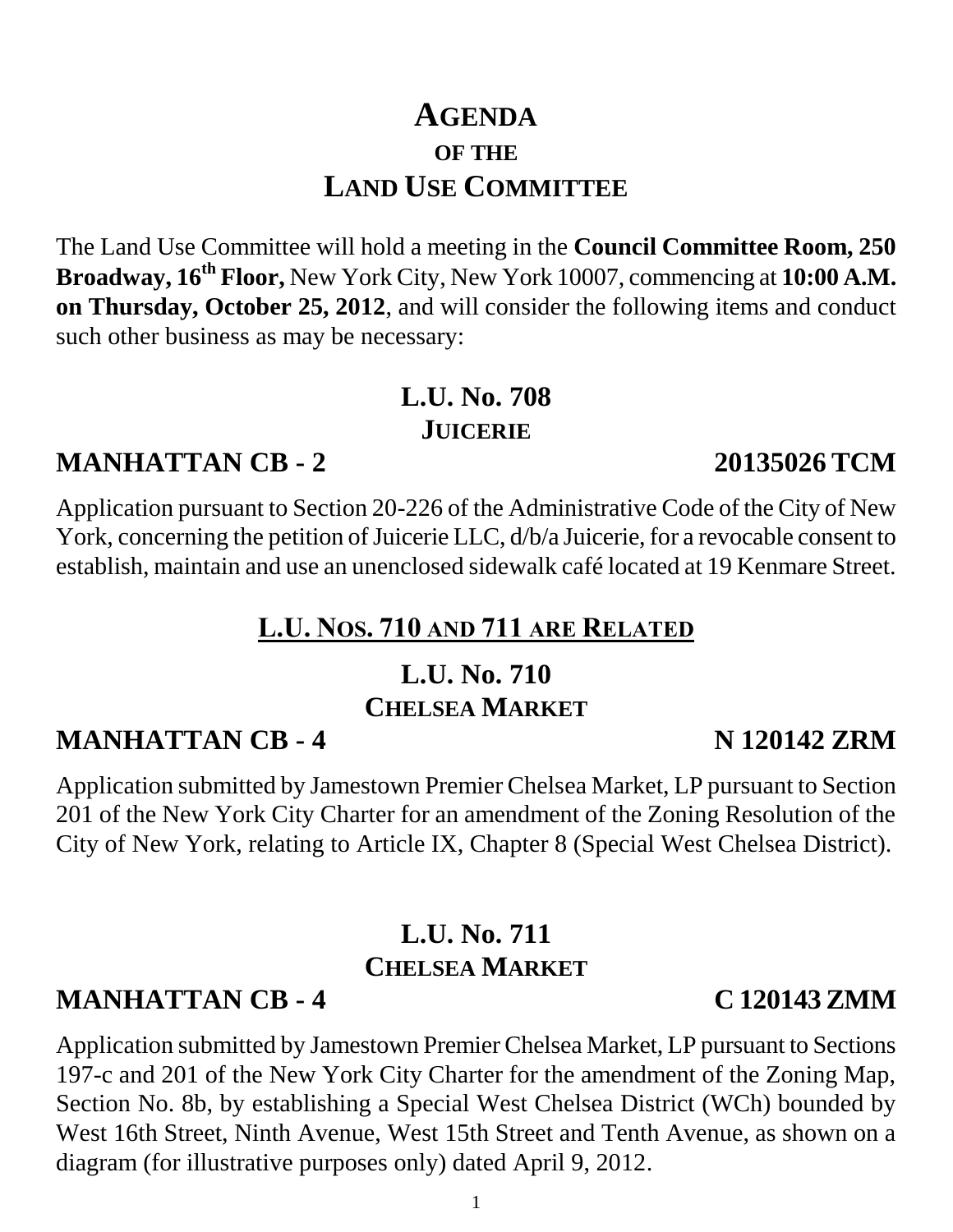### **L.U. NOS. 715 AND 716 ARE RELATED**

#### **L.U. No. 715**

# **WEST HARLEM REZONING AND TEXT AMENDMENT MANHATTAN CB - 9 C 120309 ZMM**

Application submitted by the Department of City Planning pursuant to Sections 197-c and 201 of the New York City Charter, for an amendment of the Zoning Map, Section Nos. 3b and 6a:

- 1. eliminating from within an existing R8 District a C1-4 District bounded by a line midway between West 146<sup>th</sup> Street and West 145<sup>th</sup> Street, Broadway, a line 100 feet northerly of West  $145<sup>th</sup>$  Street, a line 100 feet easterly of Broadway, a line 100 feet southerly of West 145<sup>th</sup> Street, Broadway, a line midway between West 145<sup>th</sup> Street and West 144<sup>th</sup> Street, and a line 100 feet westerly of Broadway;
- 2. changing from an R7-2 District to an R6A District property bounded by:
	- a. West 153rd Street, a line 100 feet westerly of Amsterdam Avenue, West 152<sup>nd</sup> Street, and a line 100 feet easterly of Broadway;
	- b. a line 100 feet southerly of West  $155<sup>th</sup>$  Street, St. Nicholas Avenue, West 153<sup>rd</sup> Street, St. Nicholas Place, West 152<sup>nd</sup> Street, Convent Avenue, West  $151<sup>st</sup>$  Street, a line 125 feet easterly of Amsterdam Avenue, West  $152<sup>nd</sup>$ Street, and a line 100 feet easterly of Amsterdam Avenue;
	- c. a line midway between West  $151^{st}$  Street and West  $150^{th}$  Street, a line 100 feet westerly of Amsterdam Avenue, West 147<sup>th</sup> Street, and a line 100 feet easterly of Broadway;
	- d. West  $150<sup>th</sup>$  Street, a line 100 feet westerly of Convent Avenue, a line midway between West 149<sup>th</sup> Street and West 148<sup>th</sup> Street, Convent Avenue, West 149<sup>th</sup> Street, St. Nicholas Avenue, West 145<sup>th</sup> Street, a line 100 feet westerly of St. Nicholas Avenue, the easterly prolongation of the northerly street line of West 144<sup>th</sup> Street, a line midway between Hamilton Terrace and St. Nicholas Avenue, West 141<sup>st</sup> Street, Convent Avenue, West 140<sup>th</sup> Street, Amsterdam Avenue, West 145<sup>th</sup> Street, and a line 100 feet easterly of Amsterdam Avenue, and excluding the area bounded by a line midway between West 147<sup>th</sup> Street and West 148<sup>th</sup> Street, Convent Avenue, West 145<sup>th</sup> Street, and a line 100 feet westerly of Convent Avenue;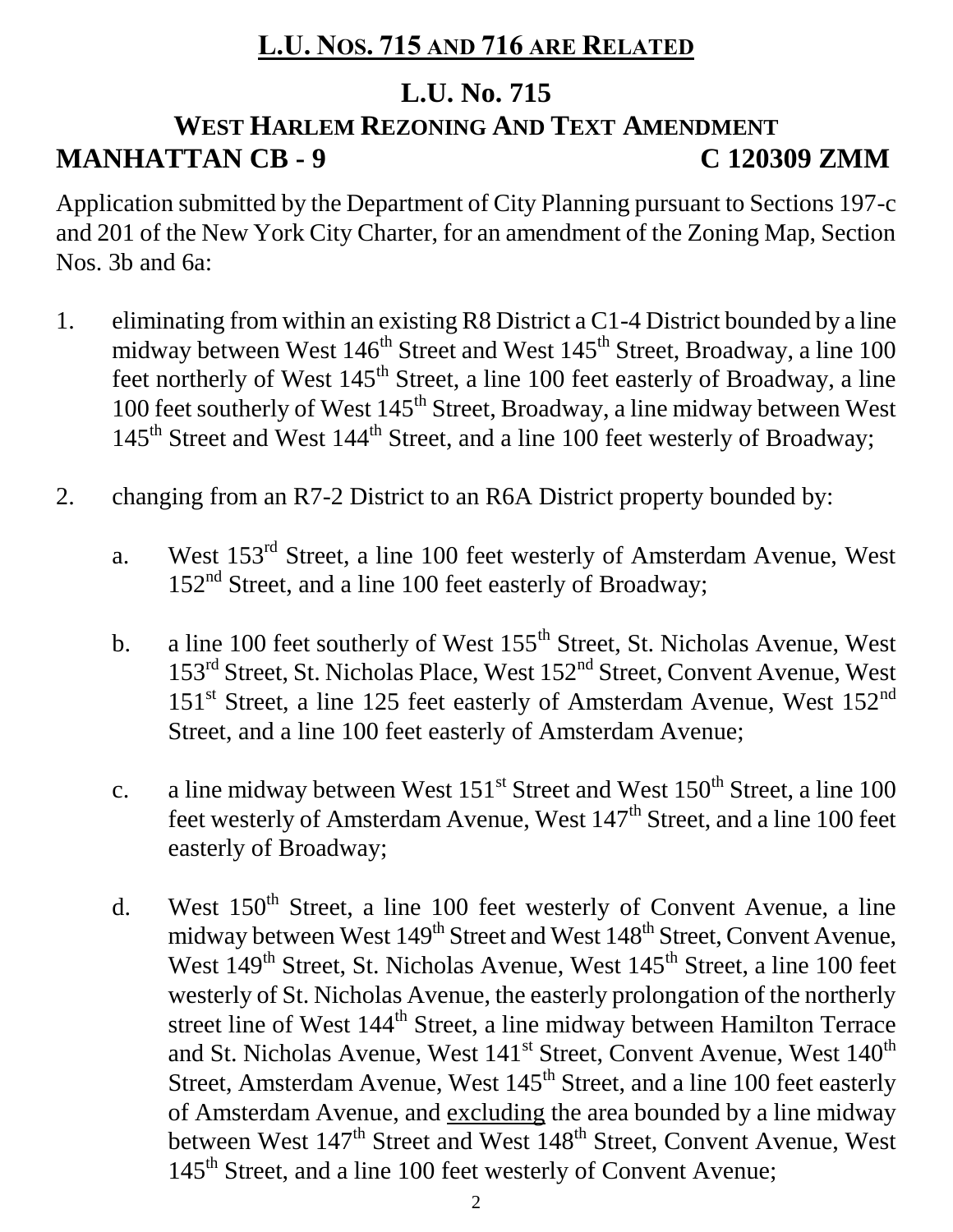- e. a line 100 feet southerly of West  $145<sup>th</sup>$  Street, Bradhurst Avenue, the westerly center line prolongation of West 143<sup>rd</sup> Street, and a line midway between St. Nicholas Avenue and Edgecombe Avenue; and
- f. West 143rd Street, a line 500 feet easterly of Broadway, a line midway between West  $142<sup>nd</sup>$  Street and West  $141<sup>st</sup>$  Street, a line 450 feet easterly of Broadway, West 141<sup>st</sup> Street, and a line 100 feet easterly of Broadway;
- 3. changing from an R8 District to an R6A District property bounded by:
	- a. West  $148^{th}$  Street, a line 100 feet westerly of Broadway, West  $145^{th}$  Street, a line 315 feet westerly of Broadway, a line midway between West  $146<sup>th</sup>$ Street and West 145<sup>th</sup> Street, a line 250 feet westerly of Broadway, West 146<sup>th</sup> Street, a line 225 feet westerly of Broadway, a line midway between West  $147<sup>th</sup>$  Street and West  $146<sup>th</sup>$  Street and its westerly prolongation, the easterly boundary line of Riverside Park, West  $147<sup>th</sup>$  Street and its westerly center line prolongation, a line 80 feet easterly of Riverside Drive, a line midway between West 148<sup>th</sup> Street and West 147<sup>th</sup> Street, and a line 105 feet easterly of Riverside Drive;
	- b. a line midway between West  $143<sup>rd</sup>$  Street and West  $142<sup>nd</sup>$  Street and its westerly prolongation, a line 200 feet westerly of Broadway, West 142<sup>nd</sup> Street and its westerly center line prolongation, and the easterly boundary line of Riverside Park; and
	- c. a line midway between West  $139<sup>th</sup>$  Street and West  $138<sup>th</sup>$  Street, a line 100 feet westerly of Broadway, a line midway between West 138<sup>th</sup> Street and West 137<sup>th</sup> Street, a line 455 feet westerly of Broadway, West 138<sup>th</sup> Street, and a line 400 feet westerly of Broadway;
- 4. changing from an R7-2 District to an R7A District property bounded by:
	- a. West 155<sup>th</sup> Street, a line 100 feet easterly of Amsterdam Avenue, West 152<sup>nd</sup> Street, a line 125 feet easterly of Amsterdam Avenue, West 151<sup>st</sup> Street, Convent Avenue, West  $152<sup>nd</sup>$  Street and its easterly center line prolongation, a line midway between St. Nicholas Place and Edgecombe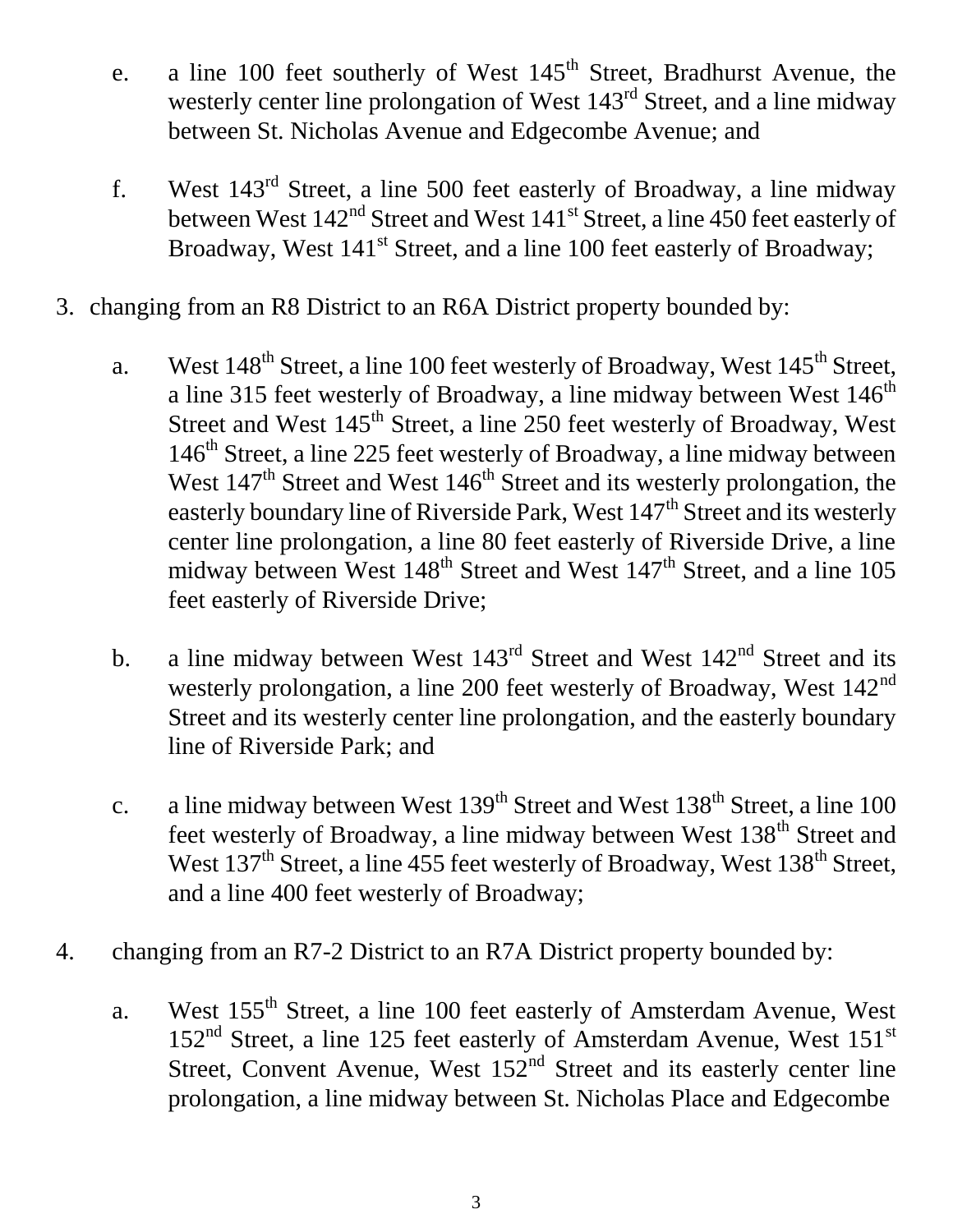Avenue, a line midway between St. Nicholas Avenue and Edgecombe Avenue, a line  $100$  feet northerly of West  $145<sup>th</sup>$  Street, St. Nicholas Avenue, West 149<sup>th</sup> Street, Convent Avenue, a line midway between West  $149<sup>th</sup>$  Street and West  $148<sup>th</sup>$  Street, a line 100 feet westerly of Convent Avenue, West 150<sup>th</sup> Street, a line 100 feet easterly of Amsterdam Avenue, a line midway between West  $146<sup>th</sup>$  Street and West  $145<sup>th</sup>$  Street, Amsterdam Avenue, a line 100 feet northerly of West 145<sup>th</sup> Street, a line 100 feet easterly of Broadway, West  $147<sup>th</sup>$  Street, a line 100 feet westerly of Amsterdam Avenue, a line midway between West 151<sup>st</sup> Street and West  $150<sup>th</sup>$  Street, a line 100 feet easterly of Broadway, West  $152<sup>nd</sup>$  Street, a line 100 feet westerly of Amsterdam Avenue, West 153rd Street, and Amsterdam Avenue;

- b. a line 150 feet southerly of West  $155<sup>th</sup>$  Street, a line midway between St. Nicholas Avenue and St. Nicholas Place, West 153<sup>rd</sup> Street, and St. Nicholas Avenue;
- c. a line midway between West  $148<sup>th</sup>$  Street and West  $147<sup>th</sup>$  Street, Convent Avenue, West 145<sup>th</sup> Street, and a line 100 feet westerly of Convent Avenue;
- d. a line 100 feet southerly of West  $145<sup>th</sup>$  Street, Amsterdam Avenue, the southerly boundary line of Annunciation Park and its easterly and westerly prolongations, Convent Avenue, West 130<sup>th</sup> Street, Amsterdam Avenue, West 133<sup>rd</sup> Street, a line 200 feet easterly of Broadway, West 135<sup>th</sup> Street, a line 100 feet easterly of Broadway, a line 100 feet easterly of Hamilton Place, a line midway between West  $138<sup>th</sup>$  Street and West  $136<sup>th</sup>$  Street, Hamilton Place, West 138<sup>th</sup> Street, a line 100 feet easterly of Broadway, West 141<sup>st</sup> Street, a line 450 feet easterly of Broadway, a line midway between West  $142<sup>nd</sup>$  Street and West  $141<sup>st</sup>$  Street, a line 500 feet easterly of Broadway, West 143<sup>rd</sup> Street, and a line 100 feet easterly of Broadway;
- e. West 145<sup>th</sup> Street, St. Nicholas Avenue, a line 100 feet southerly of West 145<sup>th</sup> Street, a line midway between St. Nicholas Avenue and Edgecombe Avenue, the westerly center line prolongation of West 143<sup>rd</sup> Street, Bradhurst Avenue and its southerly centerline prolongation, Edgecombe Avenue, West 141<sup>st</sup> Street, a line midway between Hamilton Terrace and St. Nicholas Avenue, the easterly prolongation of the northerly street line of West 144<sup>th</sup> Street, and a line 100 feet westerly of St. Nicholas Avenue; and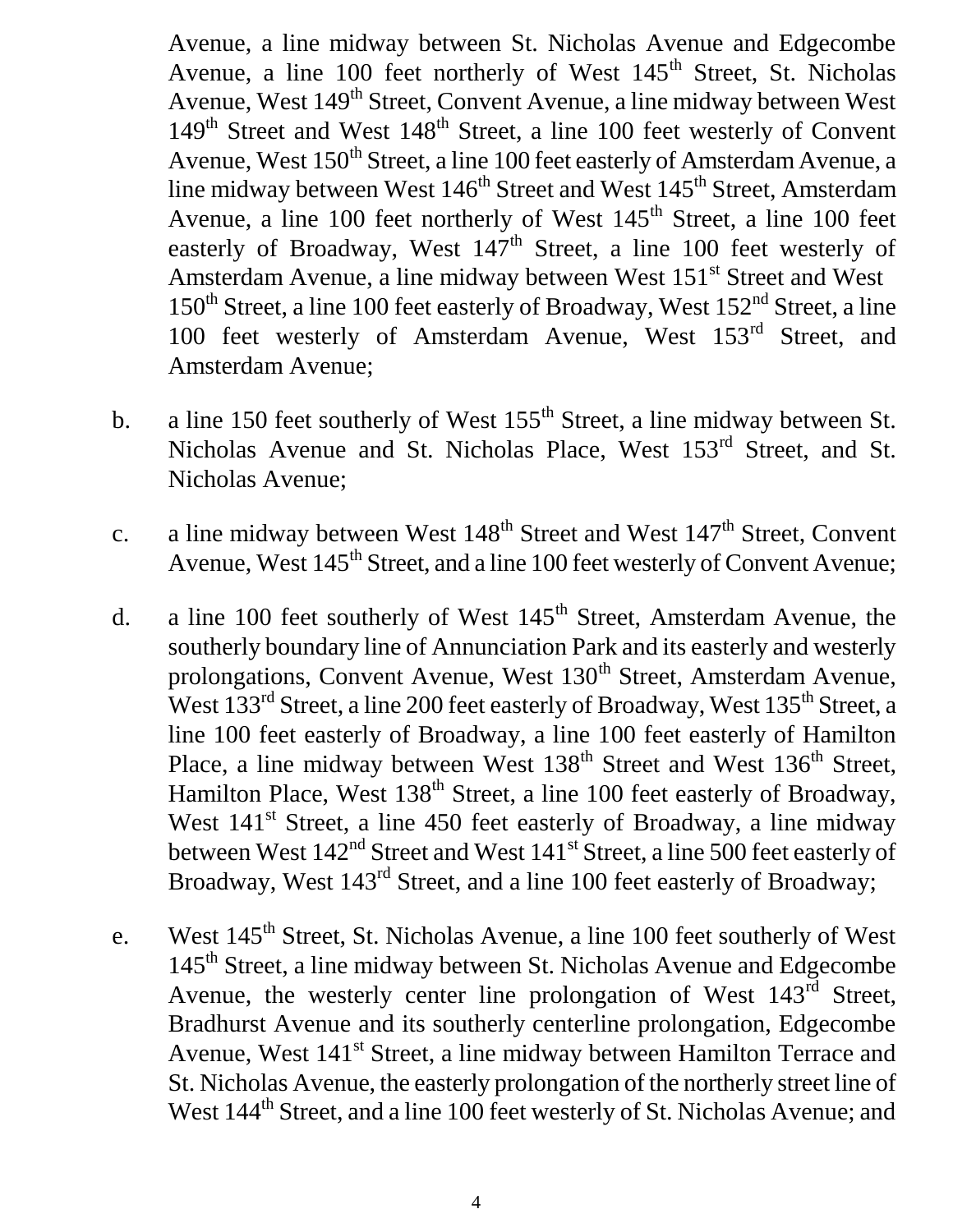- f. West  $130^{th}$  Street, St. Nicholas Terrace, West  $127^{th}$  Street, a line 100 feet westerly of St. Nicholas Avenue, West  $126<sup>th</sup>$  Street, a line 100 feet westerly of Morningside Avenue, West 127<sup>th</sup> Street, a line 100 feet westerly of Convent Avenue, West 129<sup>th</sup> Street, and Convent Avenue;
- 5. changing from an R7-2 District to an R8A District property bounded by:
	- a. West 155<sup>th</sup> Street, St. Nicholas Avenue, a line 100 feet southerly of West 155<sup>th</sup> Street, and a line 100 feet easterly of Amsterdam Avenue;
	- b. Edgecombe Avenue, West  $145<sup>th</sup>$  Street, Bradhurst Avenue, a line 100 feet southerly of West 145<sup>th</sup> Street, St. Nicholas Avenue, a line 100 feet northerly of West 145<sup>th</sup> Street, a line midway between St. Nicholas Avenue and Edgecombe Avenue, a line midway between St. Nicholas Place and Edgecombe Avenue, the easterly center line prolongation of West  $152<sup>nd</sup>$ Street, St. Nicholas Place, West 153<sup>rd</sup> Street, a line midway between St. Nicholas Avenue and St. Nicholas Place, a line 150 feet southerly of West  $155<sup>th</sup>$  Street, a line perpendicular to the southerly street line of West  $155<sup>th</sup>$ Street distant 205 feet easterly (as measured along the street line) from the point of intersection of the easterly street line of St. Nicholas Avenue and the southerly street line of West  $155<sup>th</sup>$  Street, a line 100 feet southerly of West 155<sup>th</sup> Street, St. Nicholas Place, and West 155<sup>th</sup> Street; and
	- c. a line 100 feet northerly of West  $145<sup>th</sup>$  Street, Amsterdam Avenue, a line midway between West 146<sup>th</sup> Street and West 145<sup>th</sup> Street, a line 100 feet easterly of Amsterdam Avenue, West 145<sup>th</sup> Street, Amsterdam Avenue, a line 100 feet southerly of West  $145<sup>th</sup>$  Street, and a line 100 feet easterly of Broadway;
- 6. changing from a C8-3 District to an R8A District property bounded by West 155<sup>th</sup> Street, St. Nicholas Place, a line 100 feet southerly of West 155<sup>th</sup> Street, and a line perpendicular to the southerly street line of West 155<sup>th</sup> Street distant 205 feet easterly (as measured along the street line) from the point of intersection of the easterly street line of St. Nicholas Avenue and the southerly street line of West 155<sup>th</sup> Street;
- 7. changing from an R8 District to a C6-3X District property bounded by a line midway between West 146<sup>th</sup> Street and West 145<sup>th</sup> Street, Broadway, a line 100 feet northerly of West 145<sup>th</sup> Street, a line 100 feet easterly of Broadway, a line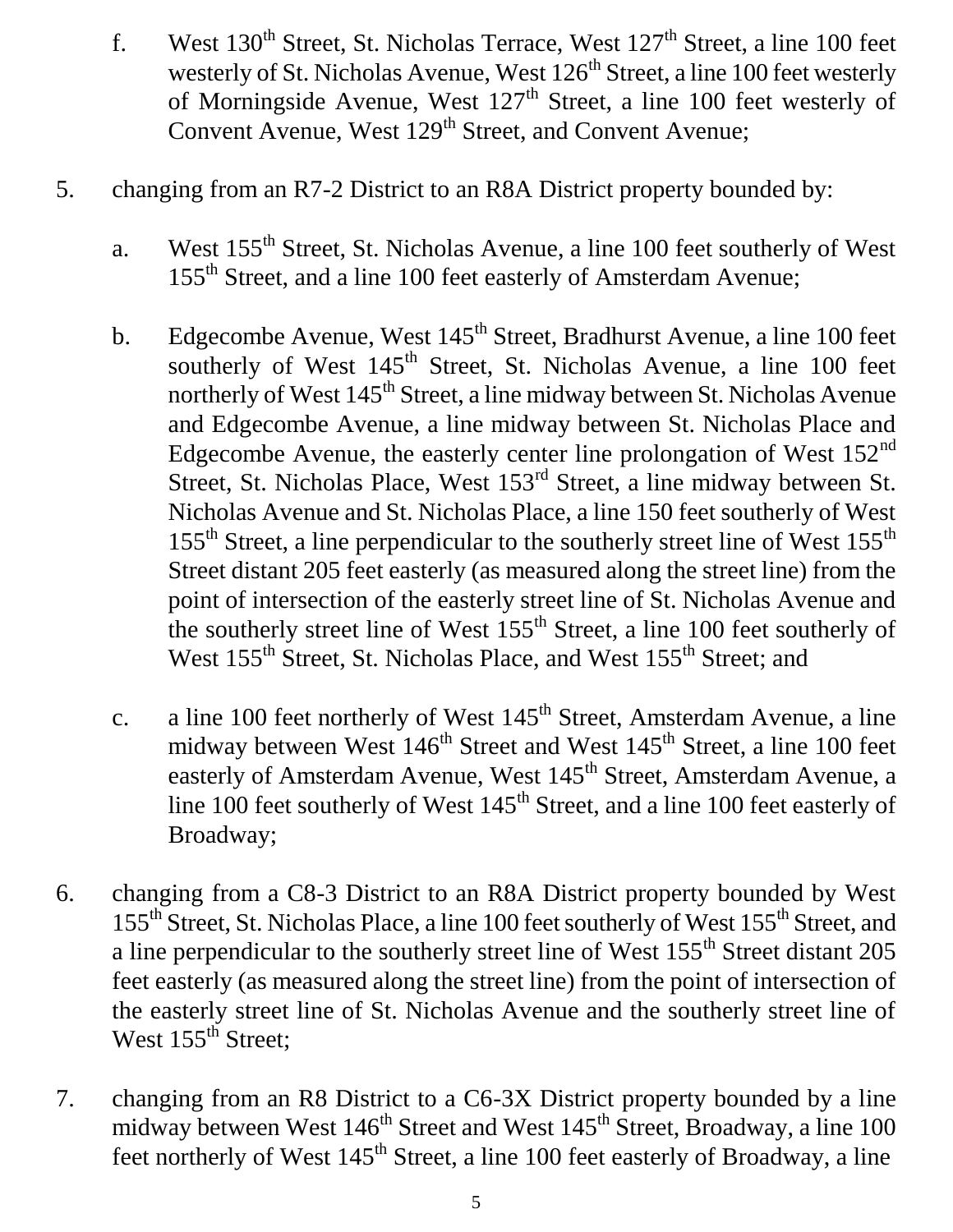100 feet southerly of West 145<sup>th</sup> Street, Broadway, a line midway between West 145<sup>th</sup> Street and West 144<sup>th</sup> Street, and a line 100 feet westerly of Broadway;

- 8. changing from an M1-1 District to an M1-5/R7-2 District property bounded by West  $129<sup>th</sup>$  Street, a line 100 feet westerly of Convent Avenue, West  $127<sup>th</sup>$  Street, a line 100 feet westerly of Morningside Avenue, a line midway between West  $126<sup>th</sup>$  Street and West  $125<sup>th</sup>$  Street/Dr. Martin Luther King Jr. Boulevard, and Amsterdam Avenue;
- 9. establishing within a proposed R6A District a C1-4 District bounded by:
	- a. a line midway between West  $146<sup>th</sup>$  Street and West  $145<sup>th</sup>$  Street, a line 100 feet westerly of Broadway, West  $145<sup>th</sup>$  Street, and a line 315 feet westerly of Broadway; and
	- b. a line midway between West  $146<sup>th</sup>$  Street and West  $145<sup>th</sup>$  Street, a line 100 feet westerly of Convent Avenue, West 145<sup>th</sup> Street, Convent Avenue, a line midway between West  $146<sup>th</sup>$  Street and West  $145<sup>th</sup>$  Street, a line 100 feet westerly of St. Nicholas Avenue, a line 100 feet southerly of West 145<sup>th</sup> Street, and a line 100 feet easterly of Amsterdam Avenue;
- 10. establishing within a proposed R7A District a C1-4 District bounded by:
	- a. a line midway between West  $146<sup>th</sup>$  Street and West  $145<sup>th</sup>$  Street, Convent Avenue, West  $145<sup>th</sup>$  Street, and a line 100 feet westerly of Convent Avenue;
	- b. a line 100 feet northerly of West  $141<sup>st</sup>$  Street, a line 100 feet westerly of Amsterdam Avenue, West 141<sup>st</sup> Street, and Hamilton Place; and
	- c. a line midway between West  $140^{th}$  Street and West  $139^{th}$  Street, a line 100 feet easterly of Hamilton Place, West 138<sup>th</sup> Street, a line 100 feet easterly of Broadway, West 139<sup>th</sup> Street, and Hamilton Place;
- 11. establishing within an existing R8 District a C1-4 District bounded by West 145<sup>th</sup> Street, a line 100 feet westerly of Broadway, a line midway between West 145<sup>th</sup> street and West 144<sup>th</sup> Street, and a line 270 feet westerly of Broadway;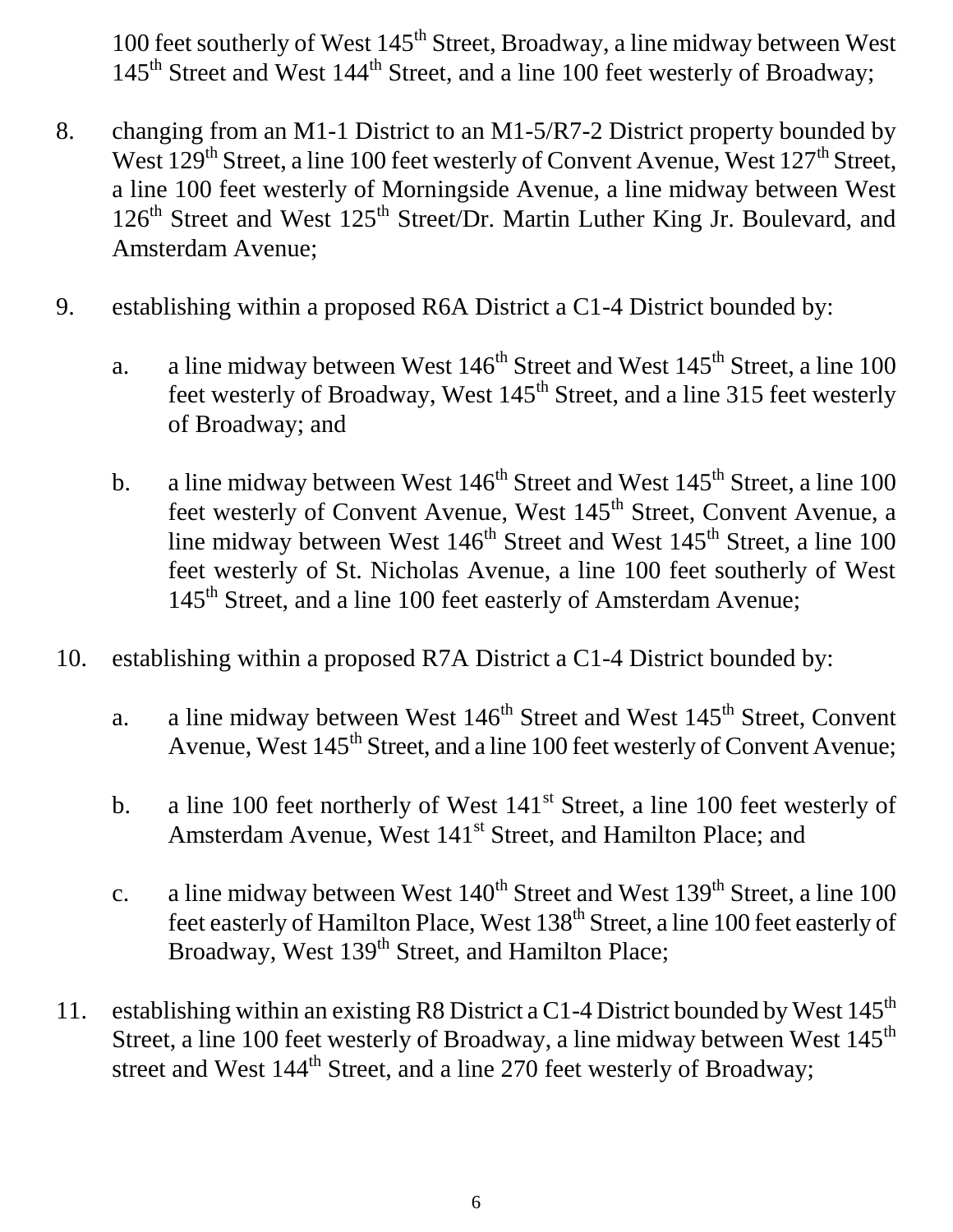- 12. establishing within a proposed R8A District a C2-4 District bounded by West 155th Street, Edgecombe Avenue, a line 150 feet southerly of West 155th Street, St. Nicholas Place, a line 100 feet southerly of West  $155<sup>th</sup>$  Street, and a line perpendicular to the southerly street line of West 155<sup>th</sup> Street distant 205 feet easterly (as measured along the street line) from the point of intersection of the easterly street line of St. Nicholas Avenue and the southerly street line of West 155<sup>th</sup> Street; and
- 13. establishing a Special Mixed Use District (MX-15) bounded by West 129<sup>th</sup> Street, a line 100 feet westerly of Convent Avenue, West 127<sup>th</sup> Street, a line 100 feet westerly of Morningside Avenue, a line midway between West 126<sup>th</sup> Street and West 125<sup>th</sup> Street/Dr. Martin Luther King Jr. Boulevard, and Amsterdam Avenue;

as shown in a diagram (for illustrative purposes only) dated May 7, 2012, modified by the City Planning Commission on September 5, 2012, and subject to the conditions of CEQR Designation E-284.

#### **L.U. No. 716**

#### **WEST HARLEM REZONING AND TEXT AMENDMENT MANHATTAN CB - 9 N 120310 ZRM**

Application submitted by the Department of City Planning pursuant to Section 201 of the New York City Charter, for an amendment of the Zoning Resolution of the City of New York, concerning Article II, Chapter 3 (Bulk Regulations for Residential Buildings in Residence Districts), Article II, Chapter 4 (Bulk Regulations for Community Facility Buildings in Residence Districts), Article III, Chapter 3 (Bulk Regulations for Commercial and Community Facility Buildings in Commercial Districts), Article XII, Chapter 3 (Special Mixed Use Districts) for the purpose of establishing Special Mixed Use District 15, and Appendix F, relating to the application of the Inclusionary Housing Program to proposed R8A and R9X districts.